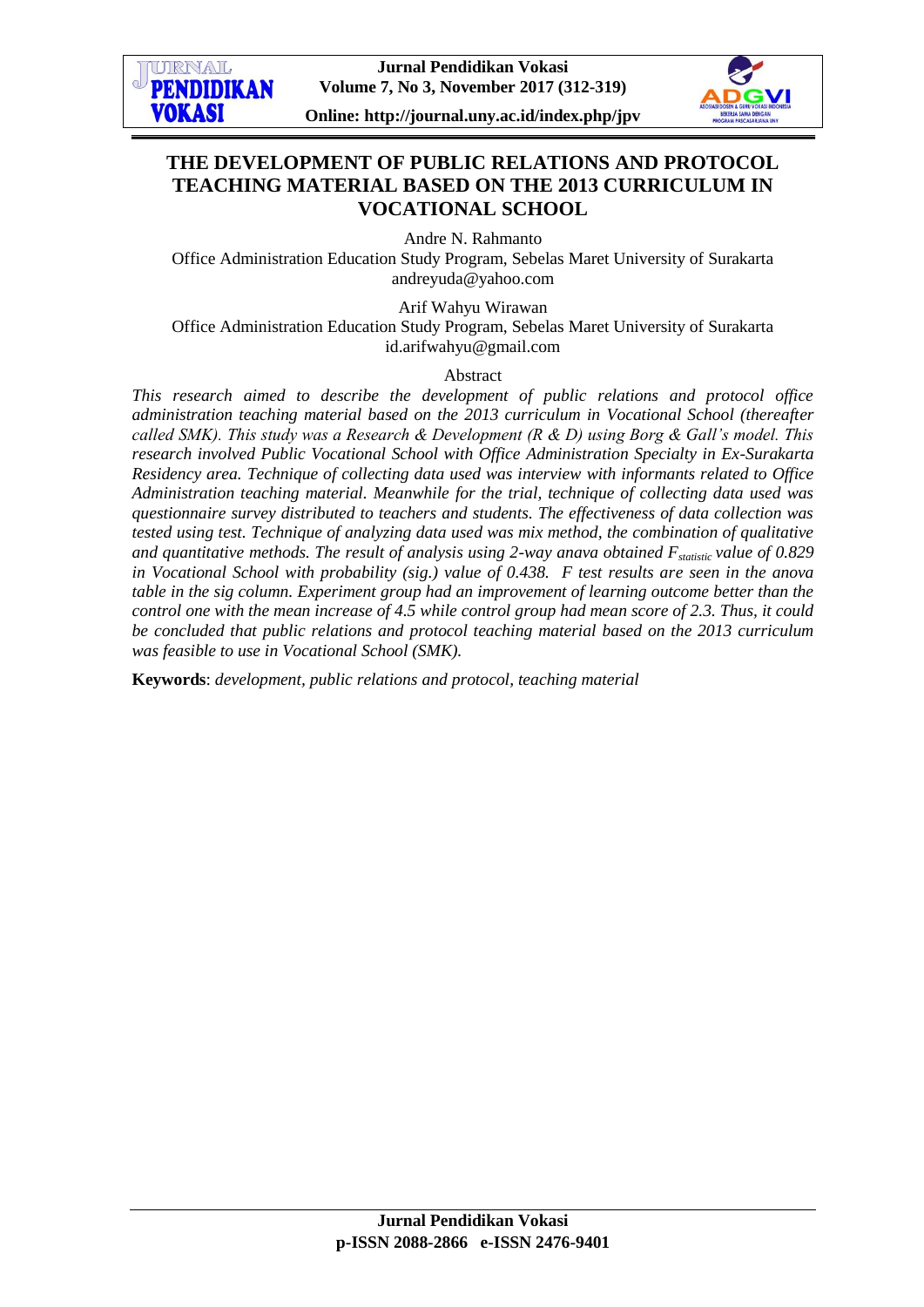#### **INTRODUCTION**

Lessons learned in Vocational Middle School (*Sekolah Menengah Kejuruan*/SMK) in Business and Management still use teaching materials that are limited to conceptual mastery. Most of the lessons only rely on theories that are not equipped with workoriented job sheets. Yet SMK is a type of vocational education that should be oriented to the mastery of practice so that graduates are really ready for work. Therefore, in the 2013 curriculum for SMK level in Business and Management, productive training hours of learning are reproduced more than the previous curriculum.

However, in fact, some of the main training subjects tested in the Competency Test are (1) handling incoming and outgoing mail, (2) filing, (3) handling the phone, (4) preparing a small cash book, (6) and (7) the manufacture of meeting minutes is also not yet available complete test materials and does not meet the minimum standards expected in the workplace. As a result of the non-fulfillment of minimum standards and incomplete teaching materials, students of SMK are not fully ready to deploy field work practices in the business world and industry and in turn the value of less maximal work practices.

Hariyanto (2012, p. 99) explains, an inexperienced teacher generally requires more detailed planning than an experienced teacher. The RPP component consists of: (a) subject identity columns, (b) competency standards, (c) basic competencies, (d) indicators of competency achievement, (e) learning objectives, (f) teaching materials (main material) (g) material/competence prerequisite, (h) time allocation, (i) learning method, (j) learning activity, (k) assessment and (l) learning resources.

The 2013 curriculum or Character-Based Education is a new curriculum released by RI's Education and Culture Ministry to replace Education Unit Level Curriculum. The 2013 curriculum is the one emphasizing on understanding, skill, and character education, in which the students are required to understand the material, to be active in discussion and presentation and to have high decorum and discipline. The 2013 curriculum aims to prepare Indonesian human beings to have life ability as the faithful, productive, creative,

innovative, and affective individuals and citizens that can contribute to living within society, nation, state, and world civilization (Menteri Pendidikan dan Kebudayaan Republik Indonesia, 2013).

In the implementation of learning process, teacher requires the availability of learning set, teaching material, and scenario. Learning set can be student book, student worksheet, Learning Implementation Plan (RPP), assignment book, and etc. Teaching material can be visual aids, modules, media, and etc. Because so many components should be fulfilled in the learning process, a teacher should understand those components piecemeal, particularly the teaching material becoming the main source of student activeness in independent learning.

Vocational School is a program education with purpose preparation of graduates who are not in to higher education to be better prepared enter the world of work (Suyanto, 2009, p. 5). Meaning estuaries graduate high school Vocational (SMK) on the constraints on: (1) Working in a vocational field that is appropriate to disciplines that study at school, (2) Continuing education to the level of education which is higher like college, and (3) Entrepreneurship .

Considering the result of field survey particularly for education unit in Business and Management major of Vocational Middle Schools (SMK) in Solo Area including SMK Negeri 1 Surakarta, SMK Negeri 3 Surakarta, SMK Kristen 1 Surakarta, SMK Negeri 1 Karanganyar, and SMK Wikarya Karanganyar, it can be found that teachers of productive specialties still lack of practical teaching material to support theoretical material. Teachers rely only on text book provided by government in which not all students have it. The lack of teaching material can also be seen during Student Competency Competition (thereafter called LKS), in which no job sheet is available completely. It results in the students' scoring still below the mean score of Minimum Passing Criteria (KKM) specified by school (75).

Research on teaching materials in the field of Office Administration has not been done. Though the ability of this field is needed in almost all sectors ranging from education, health, law, land, business to government (public). For it is very important presumably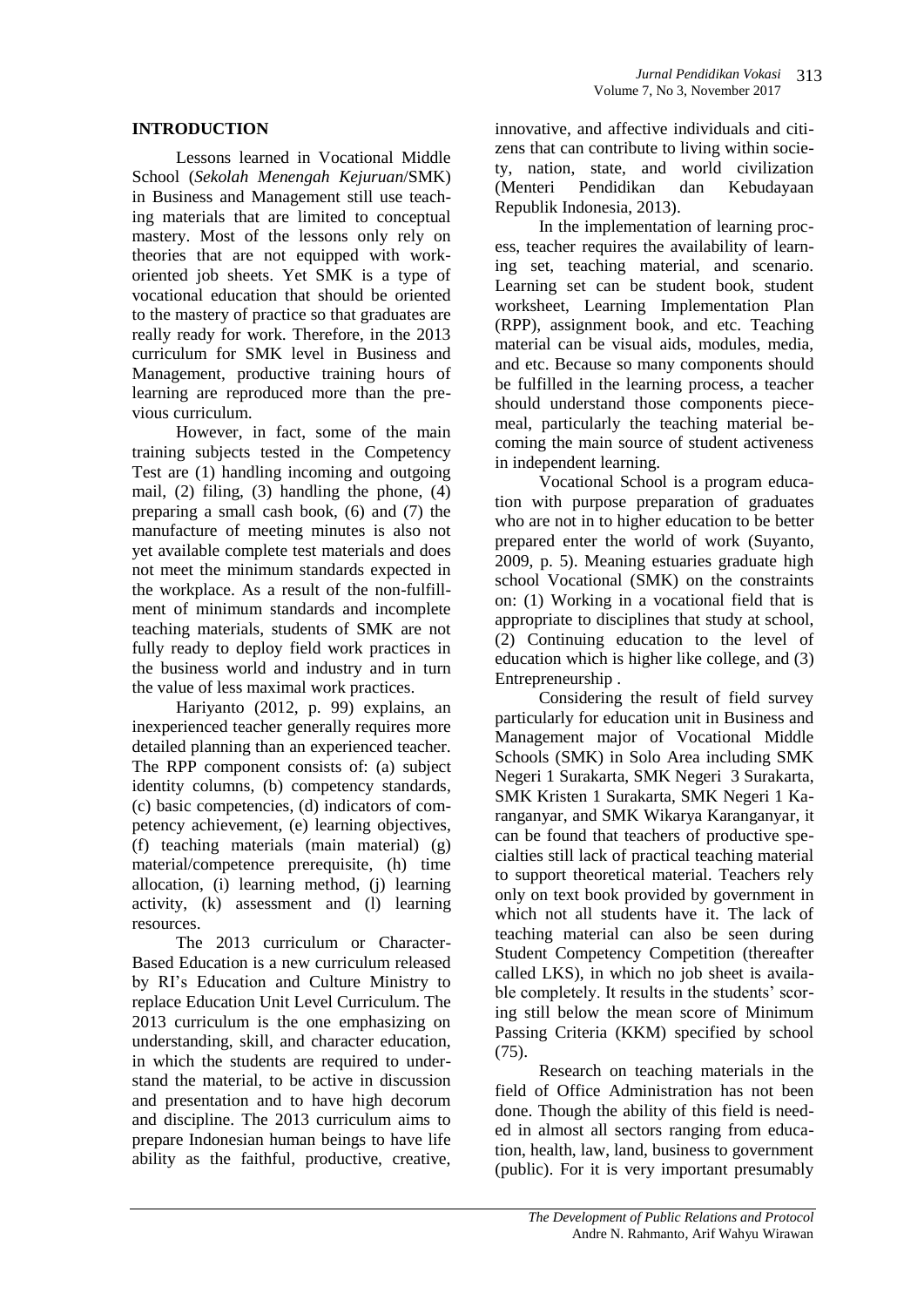Administrative Administrative offices prepare the output of graduates with a provision of competent qualifications and match the needs of the world of work. Readiness is one of them is through quality teaching materials.

Teaching material is a set of lesson material/substance (teaching materials) organized systematically, featuring the whole intact frame of competency to be mastered by the students in learning activity. Dick, Carey, & Carey (2009, p. 230) states that:

*"The Instructional Materials contain the content-either written, mediated, or facilitated by an instructor-that a student will use to achieve the objectives. This includes materials for the major objectives and the terminal objectives and any materials for enhancing memory and transfer. Instructional materials refer to any preexisting materials that are being incorporated, as well as to those materials that will be specifically developed for the objectives. The materials may also include information that the learners will use to guide their progress through the instruction".*

Departemen Pendidikan Nasional (2008, p. 7) mentions that a teaching material should include at least: (1) learning instruction (student/teacher instruction), (2) competencies to be achieved, (3) content of learning material, (4) supporting information, (5) practices, (6) work instruction, may be in the form of job sheet (LK), (7) evaluation, and (8) response or feedback to the result of evaluation.

There are 3 types of teaching material suggested by Tinning, Macdonald, Wright, & Hickey (2001, p. 257): printed material in the form of textbook, work book or exercise book, and job sheet completed with reading collections, (2) authentic and created teaching materials, the ones in the form of sources relevant to real life, in either printed or nonprinted forms; for example, the materials accessed by teachers and students themselves from magazine, newspaper, brochure, and internet source, and (3) non-printed teaching material such as audio materials, video or computer-based teaching material.

The findings of previous studies (Bradshaw, 2005; Pinto, McDonough, & Boyd, 2011) show that text book, both printed and digital, remains to be main learning

instrument and reference to the learners. The advantages of text teaching material is that it is relatively sustainable in long term to complete textbook equipped with worksheet to find out the achievement of competency and to facilitate the learning. From the explanation above, it can be concluded that textbook is the printed teaching material having many advantages over other teaching material types, so that the students can read and learn independently and can regulate tempo themselves.

The practical work-based teaching material used in this research is module. Module is one of printed teaching materials enabling the students to learn independently, and the module completed with job sheet is the one designed to facilitate learning practice. Teaching material is independent in nature meaning that it can be studied by the students independently, systematically and completely (Pannen & Purwanto, 2001, p. 7).

Modules are a set of teaching materials that are presented systematically so that users can be with teachers / facilitators or without facilitators/teachers in learning. Thus, a module must be a teaching material as a substitute for the function of the teacher, if the teacher has a role to explain something then the module should be able to explain something with the language that is acceptable to learners in accordance with the level of knowledge and age.

In writing the instructional materials in particular the modules there are several steps that must be passed, namely: (a) analysis of SK and KD, (b) determine the title of the module, (c) Module code delivery, and d) writing module. (Departemen Pendidikan Nasional, 2008, pp. 18–19).

The learning conducted in Business Management major of Vocational School still uses teaching material limited to conceptual mastery. Most learning focuses on theory only without practical work-oriented job sheet. Meanwhile, SMK is a type of vocational education that should be practice mastery-oriented so that the graduates will be ready actually for job. Therefore, in the 2013 curriculum for Business and Management Major of SMK level, the time allotment for productive courses is increased more than that in previous curriculum.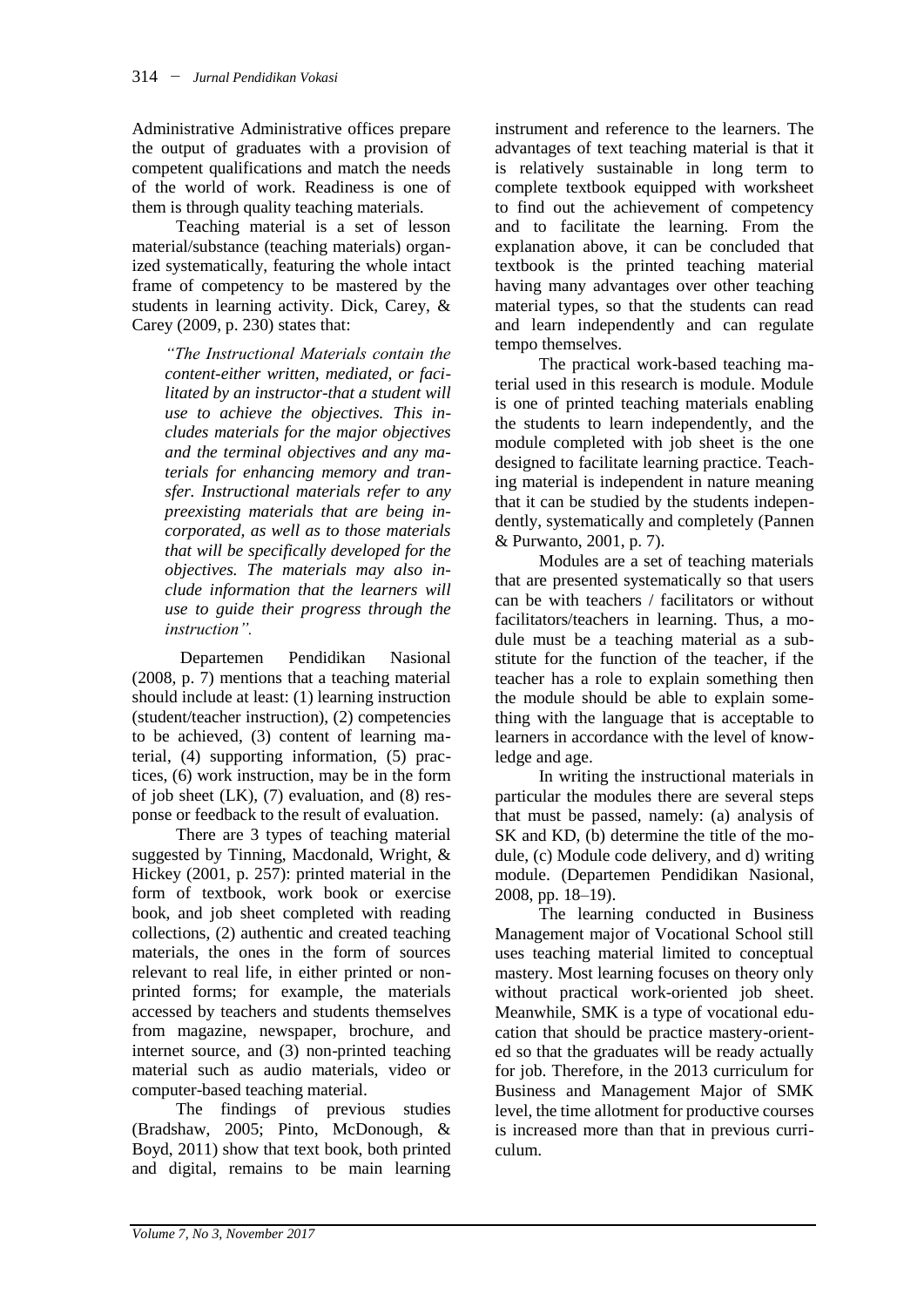Nevertheless, in fact several main courses tested in Competency Test including (1) handling incoming and exiting mails, (2) archiving, (3) handling phone call, (4) organizing small cash book, (6) organizing the leader's service trip, and (7) preparing meeting minutes have not had the completed and test material yet and have not met the standard minimum expected in work realm. As a result of unfulfilled minimum standard and incomplete teaching material, the students of SMK have not been ready fully for on the job training in business realm and industrial world that in turn makes the on-the-job training score less maximal.

Teaching material of Public Relations course in SMK discusses a variety of public relations scopes that should be studied by Office Administration Specialty Program students in SMK. This Basic Competency contains, among others, public relations definition, public relations tasks, public relations officer requirement; appearance of a public relations officer, public relations activity public relations principle; public relations scope; public relations activity process; public relations function; public relations officer role; public relations objective; types of public relations and definitions of ethics, etiquette, and ethical code.

Considering the background of problem, the objective to be achieved in this research is to develop public relations and protocol office administration teaching material based on the 2013 curriculum in Vocational Middle Schools (SMK).

# **METHOD**

This study was a Research and Development  $(R \& D)$ . It is called so because the end product expected from this research and development should meet the existing criteria: new product or product different from the ever existing one, ready to apply, and developed in the field; therefore, one of important research activities to be done is systematically field test. Such the product should be evaluated and accomplished in order to meet the specified criteria.

The product yielded in this research was Office Administration teaching material based on the 2013 curriculum in the form of Teaching Book with ISBN (Copyright). It is

conducted because there has been no Office Administration teaching material based on the 2013 curriculum oriented to the teacher, student, and business world/industry needs so far. The teaching material existing today emphasizes on theory only and its availability is still very limited.

The research procedure conducted is corresponding to Gall, Borg, & Gall's (2003, pp. 570-571) procedure, in this case including: (1) exploration, (2) draft model development, (3) model testing, and (4) teaching material product dissemination.

This research was taken place in Public Vocational Middle schools with Office Administration specialty in Surakarta City, Karanganyar, Boyolali, Sukoharjo, Klaten, Wonogiri, and Sragen Regencies, from January to September 2016.

The type of research data used was mix method (qualitative and quantitative data). Qualitative data was used particularly in exploration and model development stage, while quantitative data was used in model trial and model effectiveness test stages. Data source consisted of teacher and students of productive courses and related documents including curriculum, syllabus, RPP (learning implementation plan), teaching material, learning media, and other relevant documents.

Techniques of collecting data used were: in-depth interview with informants about any things related to Office Administration teaching material; passive observation on the learning activity of Office Administration using the existing teaching material; and document analysis, analyzing the document of Office Administration teaching material documents in Public Vocational Middle Schools in ex-Surakarta Residency, and relevant documents.

The validity of the data using triangulation techniques of source and triangulation method, source triangulation is by testing the validity of data from different sources, while triangulation method is to test data with different methods. Triangulation of sources is to compare the results of interviews from informants that one will check data with other informants, while triangulation method is to compare the results of interviews will be checked data with the results of observation and documents.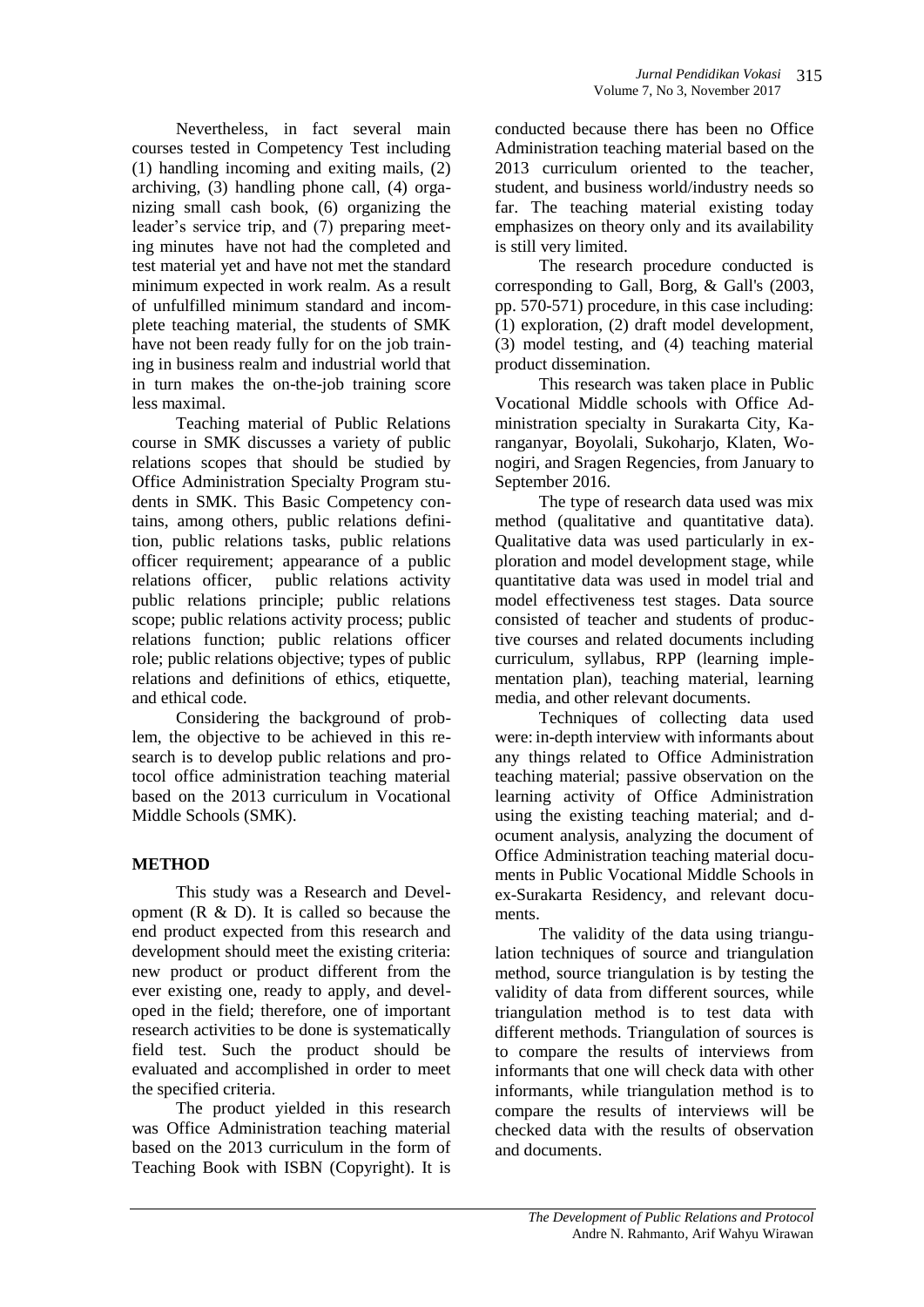Technique of analyzing data used in this research was mix method, the combination of qualitative and quantitative analyses. Qualitative data was analyzed using an interactive model of analysis (Miles & Huberman, 1992, p. 20), while quantitative data was analyzed using statistic descriptive and variance test technique. The mix method was used in this research to obtain a complete analysis corresponding to the characteristics of data and the need according to the research procedure aforementioned.

# **RESULT AND DISCUSSION**

# **Data Normality Test**

Statistic test conducted to find out the normality of every cell was Shapiro wilk nonparametric statistic test because n of each cell  $<$  50. The significance level was 5%.

The result obtained is the probability value in the data of normally distributed difference has p value  $> 0.05$ , while in the data of pretest, there are some cells not distributed normally. In the data of posttest, all cells are not distributed normally. Considering the result, the statistic test is used in the data of difference.

# **Data Homogeneity Test**

Variance homogeneity test was conducted to test the similar variance of Office Administration learning value based on the groups of value existing in each cell. The statistic test used was levene test. This test is intended to test null hypothesis  $(H_0)$  stating that the variance of learning value viewed from those groups is homogeneous at significant level of  $\alpha$ = 0.05, versus its counterpart hypothesis  $(H_1)$  stating that the variance of learning value viewed from the value groups is not homogeneous at the same significance level. The testing criterion used is that  $H_0$  is supported (homogeneous) if  $p \leq 0.05$ . Otherwise, if p value  $> 0.05$ , therefore H<sub>0</sub> is not supported (not homogeneous).

The result obtained is probability (sig.) value of 0.000. Probability value  $< 0.05$  meaning that  $H_0$  is not supported or the data of the four cells is heterogeneous. Considering the result of homogeneity test showing that the data is homogeneous, it can be concluded that

advanced test used is adjusted alternative test, tamhane test.

Table 1. Result of Homogeneity Test

Levene's Test of Equality of Error Variances<sup>a</sup>

| Dependent Variable: difference |     |     |      |  |  |
|--------------------------------|-----|-----|------|--|--|
|                                | df1 |     | Sig. |  |  |
| 5.464                          |     | 186 |      |  |  |

Inter-group comparison is used to find out whether or not the groups have the same value. The groups to be compared are: (1) between schools, (2) between experiment and control groups, (3) between experiment and control treatments in individual schools.

#### **The comparison of Learning Outcome between SMK N Boyolali, SMKN 3 Surakarta, and SMKN 6 Surakarta**

The result of test using a 2-way anava obtains F statistic value of 32.313 in SMK with probability (sig.) value of 0.000. Probability value is less than 0.05 meaning that there is a difference of learning outcome increase among the three schools. From table 4.1, it can be seen that the mean score of increase is 1.61 for SMKN Boyolali, 3.17 for SMKN 3 Surakarta, and 5.37 for SMKN 6 Surakarta. The difference of increase among the SMKs is indicated with p value  $< 0.05$  for all. From the statistical test, it could be concluded that the mean score of increases in SMKN 6 Surakarta  $>$  that in SMKN 3 Surakarta > that in SMKN Boyolali.

Those three SMKs have unequal pretest values in which SMKN Boyolali has the highest pretest value of 16.5 and SMKN 3 Surakarta has pretest value nearly equal to SMKN 3 Surakarta (10.7 and 10.6, respectively).

In SMKN Boyolali, the pretest value (16.5) is the highest one compared with that in others SMKNs. In posttest it increases slightly to 18.2, it increases by 1.6 point only. In SMK N 3 Surakarta, the increase is slightly better compared that in SMKN Boyolali. The pretest value is 10.7 increasing to 13.9, increasing by 3.2 points. And in SMK N 6 Surakarta there is a highest increase from pretest value of 10.6 to 16.0, thereby increasing by 5.4 point.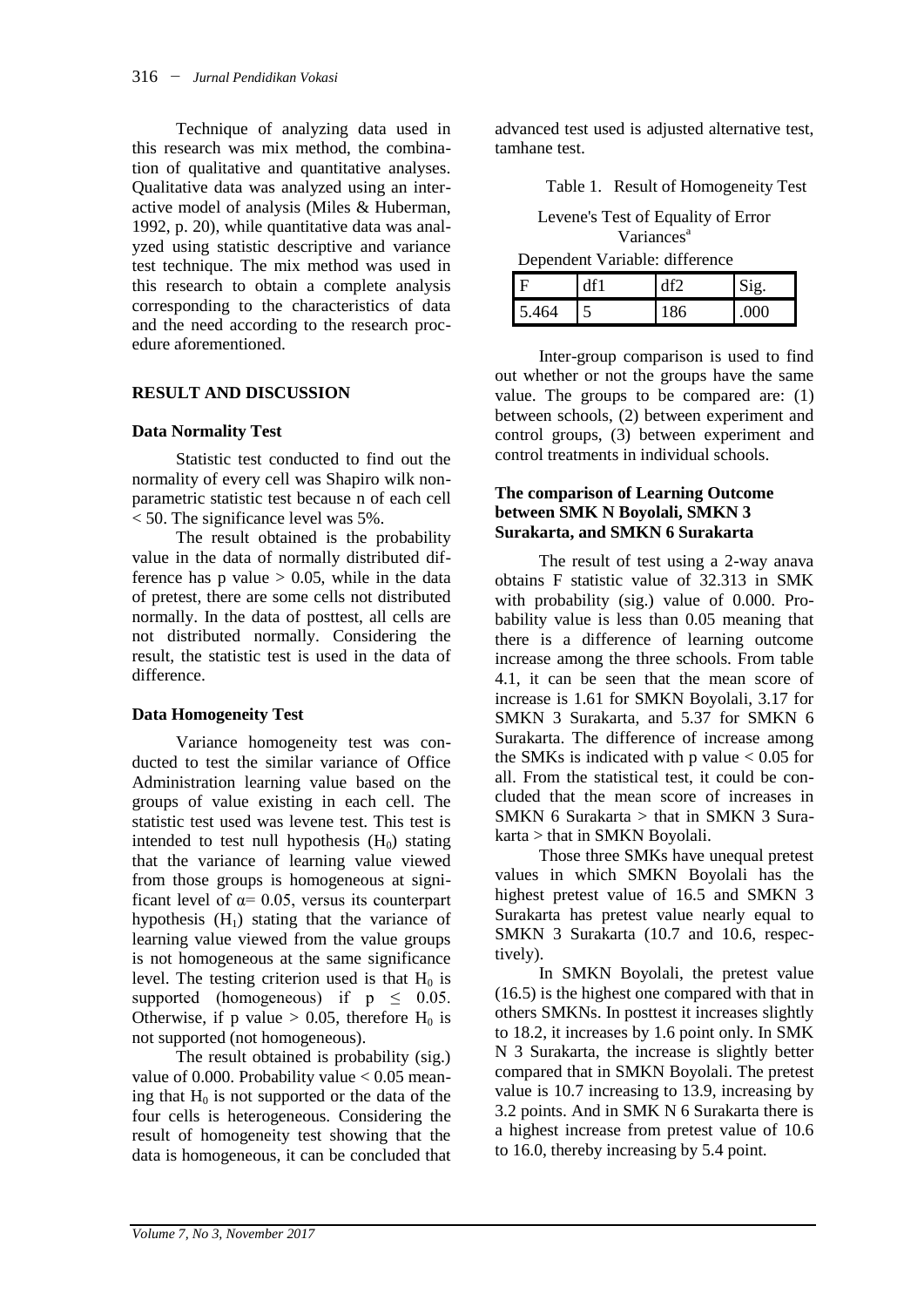From this information, it can be concluded that SMKN Boyolali has highest pretest value but low increase. The increase of values in ascending order is as follows: SMK-N Boyolali, SMKN 3 Surakarta and SMKN 6 Surakarta.

### **The Comparison of Learning Outcome between Experiment and Control Groups**

The result of test using a 2-way anava shows F statistic value of 31.178 in the treatment with probability (sig.) value of 0.000. The probability value  $\langle 0.05, \text{ meaning that} \rangle$ there is a difference of increase in learning outcome between experiment and control groups. From Table 4.9, it can be seen that experiment group has lower pretest than with the control group does. The experiment group has the mean pretest score of 11.8 and the mean posttest score of 16.3, thereby increasing by 4.5 points. Meanwhile, the control one has pretest score of 13.4 and posttest score of 15.7, thereby increasing by 2.3 points. The result of statistic test shows that the mean difference of experiment-control is 2.146, F statistic value of 4.846 and p value of 0.000, meaning that the increase in learning outcome for experiment groups is higher than that for control group.

| Table 2. Summary of Statistic test and |
|----------------------------------------|
| the mean score of Learning             |
| <b>Outcome Between Treatments</b>      |

| <b>F</b> -statistic |                 | 31.178   |            |  |
|---------------------|-----------------|----------|------------|--|
| P                   |                 | 0.000    |            |  |
| Treatment           | pretest         | posttest | Difference |  |
| Experiment          | 11.8            | 16.3     | 4.5        |  |
| Control             | 13.4            | 15.7     | 2.3        |  |
| Exp. - control      |                 | 2.146    |            |  |
| t-statistic         | 4.846           |          |            |  |
| P                   |                 | 0.000    |            |  |
| Conclusion          | $Exp >$ control |          |            |  |

From the Figure 1, it can be seen that the pretest score of experiment group is lower than that of control group, but the posttest score of experiment group is higher than that of control group. Considering the mean increase, it can be concluded that experiment has better result compared with the control group.



Figure 1. The comparison of Experiment and Control Groups

### **The Comparison of Learning Outcome in Experiment Group between SMK Boyolali, SMKN3 Surakarta, and SMK N 6 Surakarta**

The result of test using a 2-way anava shows F statistic value of 0.829 with probability (sig.) value of 0.438. Probability value  $> 0.05$ , meaning that there is no interaction between SMK and treatment.

From figure 2, it can be found that SMKN Boyolali has highest mean pretest score (15.6) compared with the other two SMKs and its posttest value is 18.6, thereby increasing by 3.0 points. SMKN 3 Surakarta has mean pretest score of 9.8 and mean posttest score of 13.8, thereby increasing by 4.1 points. In SMKN 6 Surakarta, the mean posttest score is 10.2 and the posttest score is 6.3. From the statistic calculation, it can be concluded that the increase in SMK N Boyolali equals to SMKN 6 Surakarta. The result of statistical test shows that the increase in learning outcome is relatively equal in SMKN Boyolali and SMKN 3 Surakarta. However, the learning outcome in SMKN 6 Surakarta is higher than that in other SMKs.

From Figure 3, it can be seen that SMKN Boyolali has highest pretest and posttest scores but the increase is small. SMKN 3 has lowest mean score and after the treatment it is still the lowest one despite sufficiently high increase. SMKN 6 has the highest increase with the increase by 6.3 points.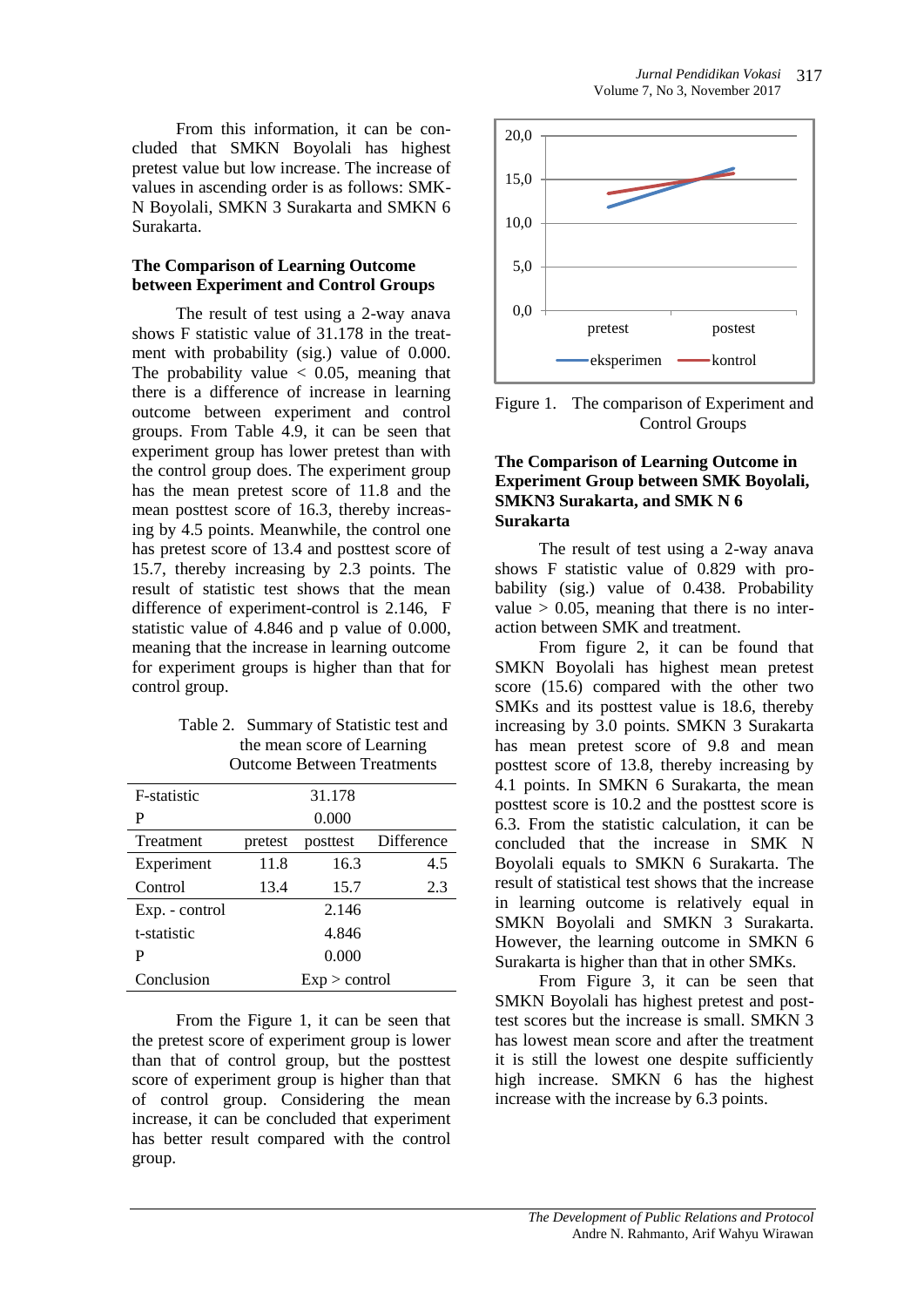

Figure 2. The comparison of Mean Learning Outcome in Experimental Group between SMKN Boyolali, SMKN 3 Surakarta, and SMKN 6 Surakarta

### **Discussion**

Hynes, Costin, & Birdthistle (2010, pp. 16–28) entitled Practice-based Learning in En-trepreneuship Education: A means of Connecting Knowledge Producers and Users. Research results show that practical-based learning brings learning into real-life in the classroom while bringing more flexible professional graduates and workable. Furthermore, creating a meaningful relationship between educational institutions and industry. This study proves that practical-based learning creates a good relationship between educational institutions and the industrial world.

Research Joyoatmojo (1997), entitled "Development of Written Teaching Materials to Improve Effectiveness of Learning". The study was conducted at Sebelas Maret University, the results of his research showed that there was a significant difference between the achievement of the students who obtained written materials developed based on the Dick and Carey model with the use of advance organizers compared with existing written materials. The teaching materials developed from Dick and Carey are better. This study proves that the teaching materials developed based on the Dick and Carey models are better than existing written teaching materials, thus the research contributes in the development of teaching materials to this research.

Untari, Suparlan, Ketut, & Wahyu (2008, pp. 154–177) entitled "Development of Teaching Materials and Student Activity Sheets of Civics with Deep Dialoque / Critical Thinking Approaches to Improve Dialogue and Critical Thinking Skills of High School Students in East Java". This study proves that teaching materials equipped with Student Activity Sheets are able to increase student participation in learning, so this research contributes that LKS / job sheet is effective in improving students' competence and supporting this research.

The result of Pujiati (2007, pp. 36–53) reserach, entitled "Development of Practicum Material Introduction to Accounting Accounting Students Accounting" shows that the development process of teaching materials Practicum Introduction to Accounting there is the influence of the use of textual material on the ability of Accounting Introduction Practicum in Class A students and Class B Department D-3 Accounting STIE Darmajaya Bandar Lampung.

Meanwhile, Ekawarna (2007, pp. 42– 47) research, entitled "Developing the subject of Cooperative Capital Learning Course to Improve Student Motivation and Student Result" indicates that the results stated that the teaching material script that has been developed can improve student learning outcomes.

# **CONCLUSION**

Regardless the treatment, the highest mean score of increase occurs in SMKN 6 Surakarta with the mean score of 5.4, followed with SMKN 3 Surakarta with the mean score of 3.2 and followed with SMKN Boyolali with the smallest mean score of increase (1.6).

Experiment group has the mean increase of learning outcome better than control group does with the mean score of 4.5 in experiment group and 2.3 in control group.

Particularly, in experiment group, SMKN Boyolali has increase relatively equal to SMKN 3 Surakarta does. SMKN Boyolali has a mean increase score of 3.0 and SMKN 3 Surakarta has higher increase of 4.1. SMKN 6 Surakarta has higher learning outcome (6.3) than other two SMKs.

# **REFERENCES**

Bradshaw, G. L. (2005). Multimedia textbooks and student learning.